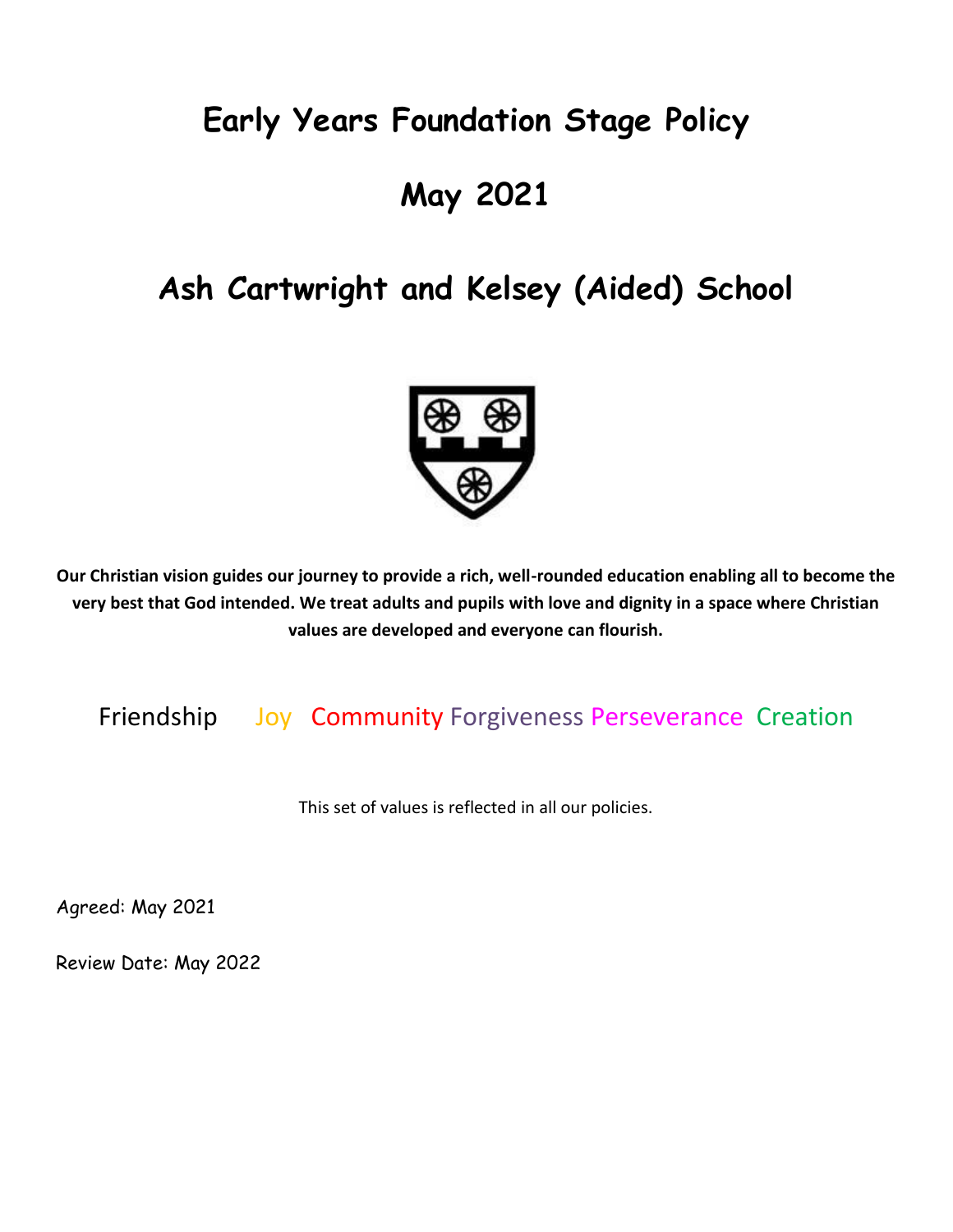## **Contents:**

- 1. Staffing and Organisation
- 2. Transition from Pre-school to Reception
- 3. Transition from Reception to Year One
- 4. Learning Environment
- 5. Key Person Approach
- 6. Planning
- 7. Effective Teaching and Learning
- 8. Observation and assessment
- 9. Parent Partnerships
- 10. Community Links and the Wider World.
- 11. Behaviour Management
- 12. Inclusion and Equal Opportunities.
- 13. Uncollected child
- 14. Nappy changing in Fledglings
- 15. Premises and Security
- 16. Risk Assessment
- 17. Food and Drink
- 18. Illnesses and Injuries
- 19. Non-negotiables
- 20.Fees for Fledglings
- 21. School ethos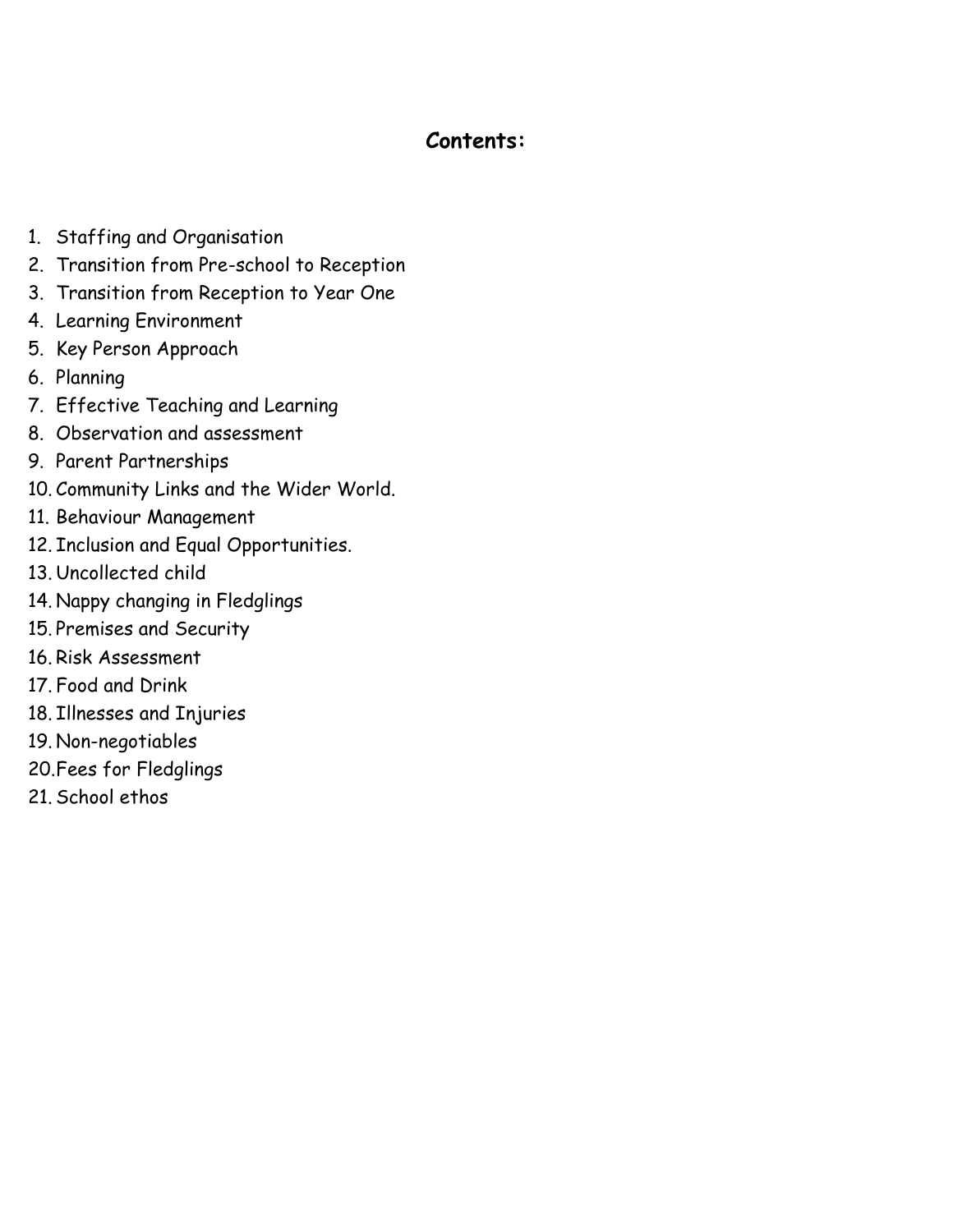## **EYFS Mission Statement**

At Ash Cartwright and Kelsey Church of England Primary School, we are committed to providing a high quality early years' education, which gives children a secure and confident start to their school life and nurtures a lifelong love of learning. Every child is unique and constantly learns through their positive experiences of adult interactions and independent critical thinking within an engaging, stimulating and enabling environment*.* 

#### **Introduction**

We are fully committed to the purpose and aims of the Early Years Foundation Stage (EYFS) Framework, embedding the four guiding principles that shape our practice in our settings of a unique child, positive relationships, enabling environments and finally implementing knowledge that children develop and learn in different ways and at different rates.

## **1.Staffing and Organisation**

#### **Fledglings: up to 26 children per session**

1 Qualified Teacher Teaching Assistant (diploma in nursery nursing) Teaching Assistant (paediatric first aid trained)

Children are supervised continuously and follow the requirements for adult:child ratios set out in the Early Years Foundation Stage Statutory Framework (2017). Every member of the EYFS staff has completed PREVENT training/Safeguarding and 1 member of the team has a paediatric first aid qualification. DSL's within the school are Fiona Crascall (Headteacher) and Sarah Graham (Deputy Headteacher) and Julie Wilkinson (SENCo)

The unit has the use of a large classroom and a dedicated outdoor area – including 2 designated gardens. The classroom has a carpet area and the rest of the space is organised into learning zones for the children to access.

Staff are organised to support the children in a balance of adult led and child initiated experiences throughout the day. All play sessions include free flow access to the outdoor area.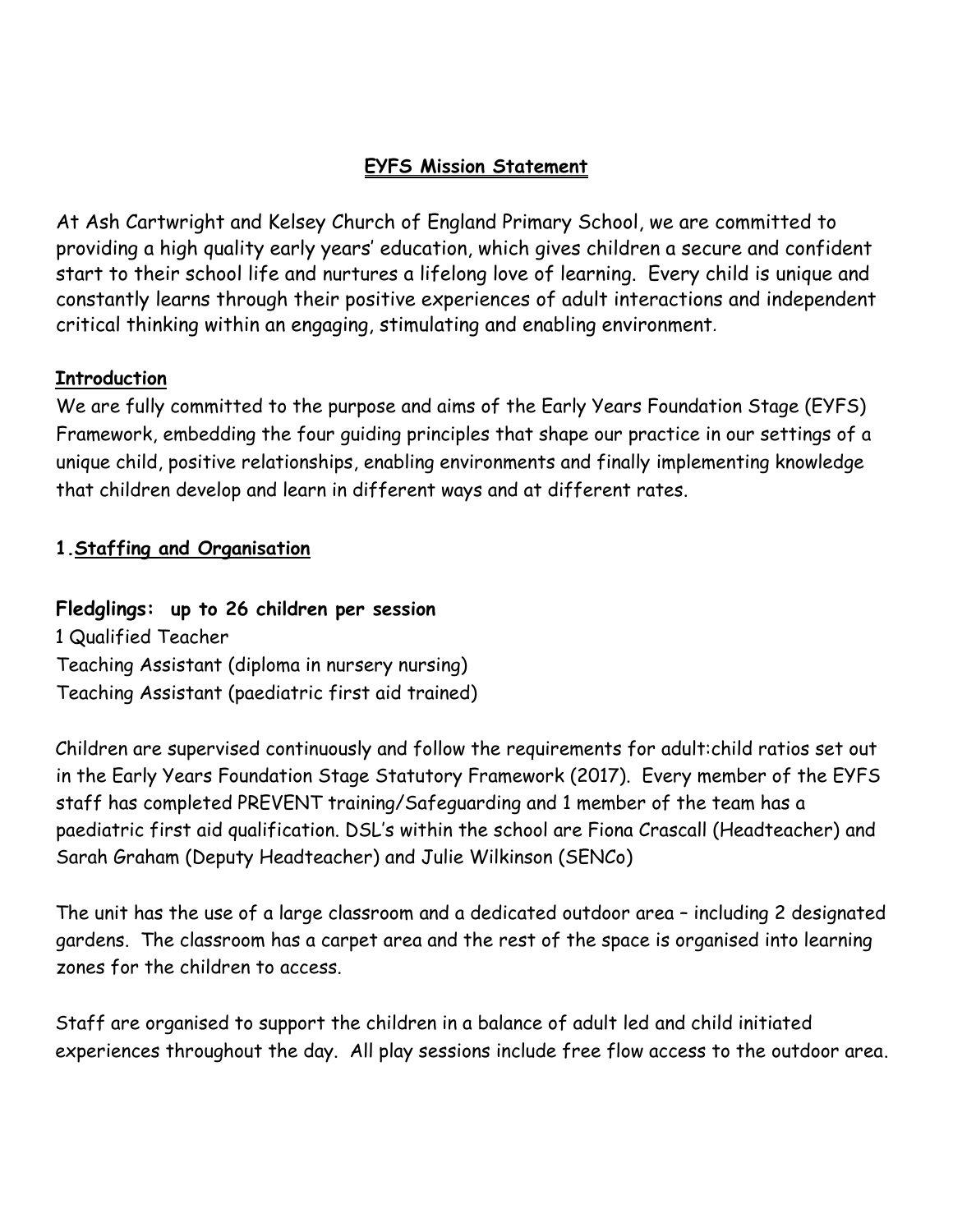## **2.Transition from Pre-school to Reception**

We aim to work closely with our feeder schools to ensure that the children make a smooth transition to school. The vast majority of children transfer from our nursery to reception. 'Unique stories' and' Learning Journeys'/information from Tapestry are transferred as well as any other important documents. All the children visit the classroom in the school as part of transition and we also host a Teddy Bear's Picnic.

Parents and Carers of school starters, who are attending Ash Cartwright and Kelsey, are invited to a transition meeting in the Summer Term. At this meeting parents and carers can meet with the staff; talk about the daily routines and what they can expect from the first few weeks at school. Members of the school community are also at the meeting to welcome new parents and explain things such as uniform, school dinner menus and the importance of regular attendance.

We offer a variety of 'Stay and Play' sessions which Parents and Carers can sign up for. These sessions provide children and their families with another important opportunity to meet with staff, peers and to explore our wonderful classroom and outdoor area.

## **3.Transition from Reception to Year One**

Children in the Reception Class visit the Year One Class towards the end of the Summer Term to begin to familiarise themselves with the room and meet their new Class Teacher and Teaching Assistant. Parents are also invited into school for 'Meet the Teacher' afternoon sessions where they can talk to staff and view the room.

#### **4.Learning Environment**

.

In the EYFS, we aim to create an attractive, welcoming and stimulating learning environment which will encourage children to explore, investigate and learn through first-hand experience. Resources are clearly labelledand are organised into learning zones, enabling the children to access them with a high level of independence. The learning environment reflects the EYFS framework ensuring the three prime areas and four specific areas (detailed below in 'Planning') are accessible throughout all learning times.

#### **5.Key Person Approach**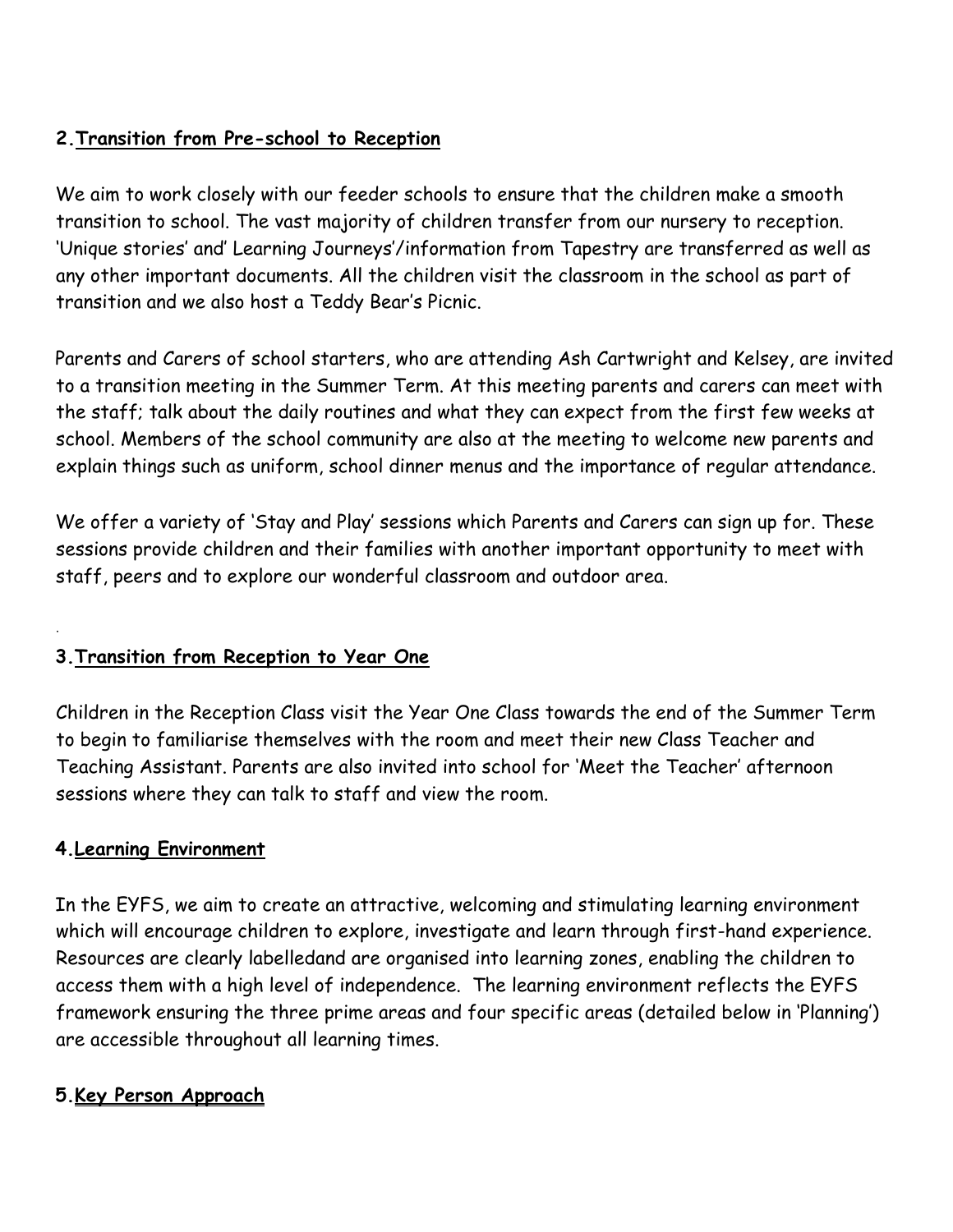The Early Years team are responsible for the well-being of all the children in Fledglings. Each child is assigned a 'key person'. Parents are informed of who their child's key person is and this person will be a named point of contact with parents, however it is vital that all members of staff are approachable.

In Fledglings, the key person's responsibilities include:

- helping the child to become familiar with the setting.
- building a relationship with each child's parents, working in partnership with them to ensure that the child is being cared for appropriately.
- responding sensitively to the child's needs, feelings, ideas and behaviour.
- ensuring that the learning opportunities on offer meet the needs of each child.
- Using observations to identify learning and the 'next steps' that can be developed.
- completion of observations, setting next steps, contributing to children's 'Unique stories', completing data and Learning Journeys/Tapestry.

## **6.Planning**

To plan our exciting learning days in Fledglings, we plan using the 'Development Matters in the Early Years Foundation Stage' document. All tasks are linked to one or more of these Areas of Learning and Development. The Early Learning Goals are the knowledge, skills and understanding which young children should have acquired by the time they reach the age of five. We report children's progress in the seven (3-5 year olds) areas in their Unique Stories and Learning Journeys.

## **PRIME AREAS**

**Personal, Social and Emotional Development**  Making relationships Self-confidence and self-awareness Managing feelings and behaviour

**Physical Development** Moving and handling Health and self-care

**Communication and Language** Listening and attention Understanding Speaking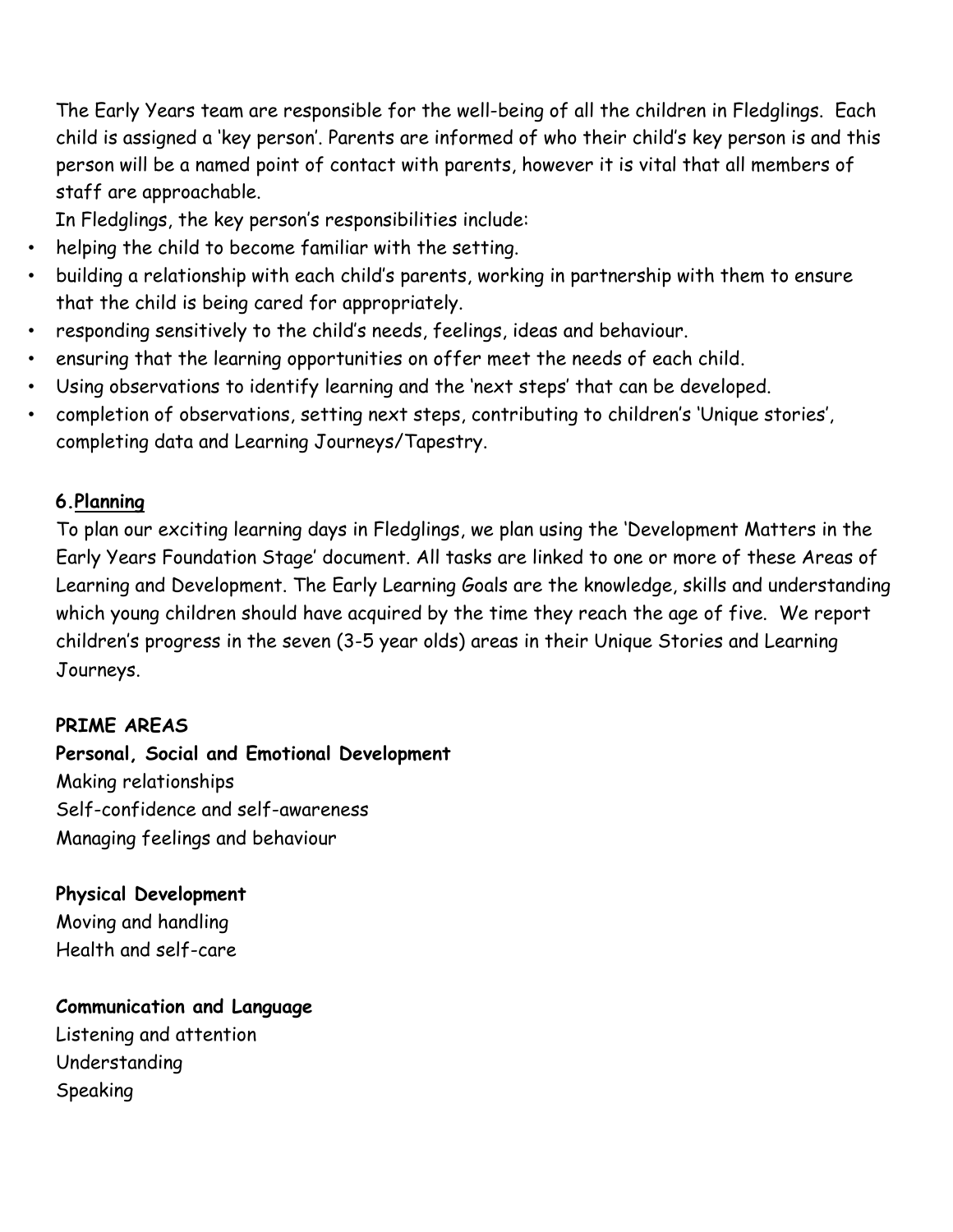### **SPECIFIC AREAS**

**Literacy** Reading Writing

#### **Mathematics**

Numbers Shape, space and measure

#### **Understanding the World**

People and communities The World **Technology** 

## **Expressive Arts and Design**

Exploring and using media and materials Being imaginative

All the activities planned we consider the Characteristics of Effective Learning. These are the ways in which children in the EYFS engage with other people and their environment. This underpins the learning and development across all seven areas and supports children to be effective and motivated learners. We observe how the children learn and provide opportunities for them to build on the skills. We also ensure they try and complete activities that will build on all Characteristics of Effective Learning. This is reported specifically to parents in the 'Involvement' section of the Unique Story.

#### **Characteristics of Effective Learning**

**Playing and exploring – engagement** Finding out and exploring Playing with what they know Being willing 'to have a go'

**Active Learning - motivation** Being involved and concentrating Keep trying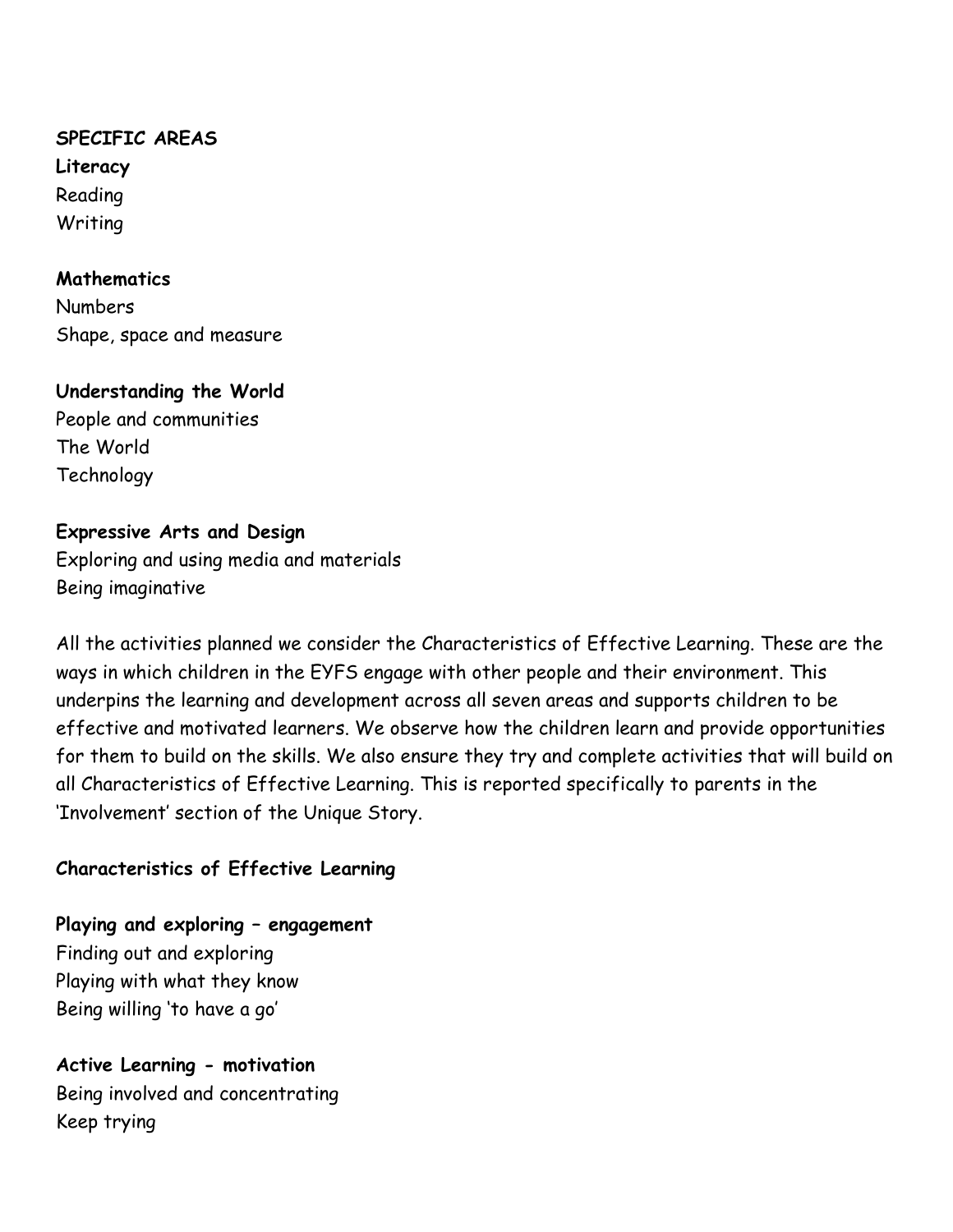Enjoying achieving what they set out to do

**Creating and thinking critically – thinking** Having their own ideas Making links Choosing ways to do things

Our planning focuses on the children's needs, their interests and their stages of development. We recognise that the seven areas of learning cannot be delivered in isolation and seek opportunities to make links between them. We aim to deliver the curriculum through a balance of play and teacher directed activities. We present new concepts in meaningful contexts that enable the children to build on what they already know. Practitioners are aware of the need to be flexible and respond instantly to respond to unplanned events that the children are interested in to develop next steps (acting "in the moment").

## **Long Term Planning**

Our long-term planning develops as the year progresses depending on the needs of the cohort of children and linking to the themes of the year. There is always a balance of teacher directed and play opportunities throughout the year and relevant celebrations and festivals are included in weekly plans. The EYFS plan events together during the year and we partake in many whole school activities.

#### **Medium Term Planning**

Medium-term plan details are used in EYFS. The possible objectives to be covered in the coming term however this is matched to the children's needs and interests. In Fledglings, an enhanced plan is written to cover the theme and areas of learning.

#### **Short Term Planning**

Short term planning shows the learning opportunities that will be available over the week/day. All plans reflect and promote the Characteristics of Effective Learning in Fledglings.

#### **7.Effective Teaching and Learning**

We encourage the children to play an active role in shaping their learning experiences. Adults engage in discussion with the children about what they are interested in, which skills they would like to develop further and which resources they need to support their learning.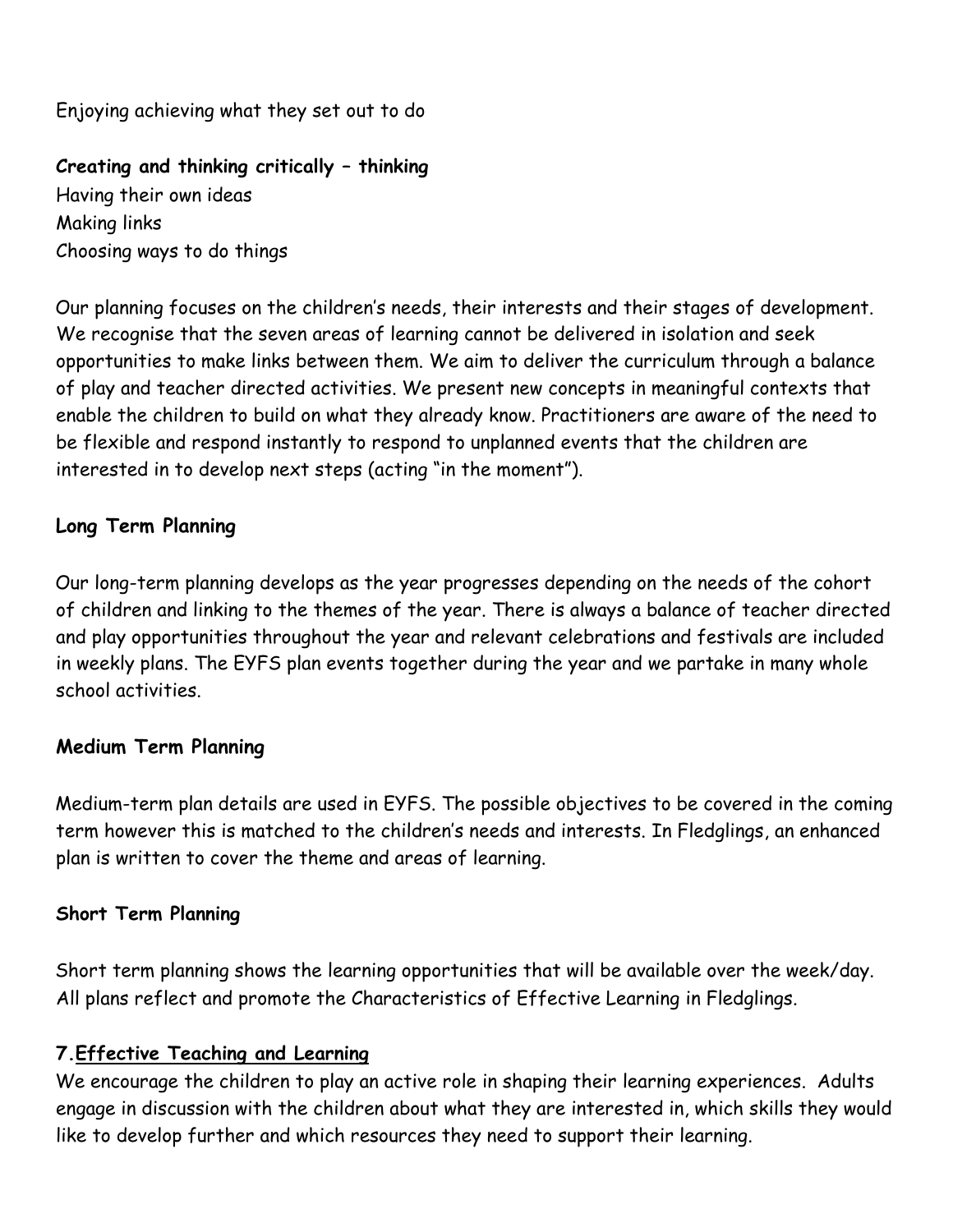Our objectives are to help children learn:

- Through talk, investigation and interaction with adults and peers.
- Encouraging independent learning.
- A sense of ownership because of adults organising resources in stimulating way to encourage independence and self-help.
- Through sufficient Child Initiated sessions providing time to explore their ideas and interests.
- To become confident learners enabling children to feel secure.
- Through creative and imaginative play activities that promote the development and use of language.

#### **Play Based Curriculum**

A play based curriculum in the EYFS is a natural way for children to learn and 'planned play' helps children to think independently, increase their understanding and embed their knowledge. There is a range of "continuous provision" available in the indoor and outdoor environments, that are designed to offer open-ended, practical learning opportunities. Children are supported to think creatively, imaginatively, explore how resources can be adapted and encouraged to 'take risks' in their discoveries, understanding we can learn from 'mistakes'. Each week, the provision is enhanced with additional resources, based on observations and next steps

#### **8.Observation and Assessment**

At Ash Cartwright and Kelsey C of E Primary School, we use a range of strategies to gather information about the children's learning and development and use this knowledge to ensure that our planning meets the needs of all learners.

We collect observations and analyse assessment through:

- Focus child observations, photos and notes (Learning Journey entries/Tapestry).
- Talking and interacting with the children throughout all adult directed and child initiated sessions.
- Discussion with parents/ carers including 'Stay and Play' sessions and parents evening.
- Completing tracking data.
- Collecting paper evidence of mark making, child voice and parental contributions within each child's Learning Journeys.
- Unique stories
- Planning

At the end of the EYFS Reception staff are to consider the 17 ELGS in the EYFS Profile to decide whether each child is working at the expected levels: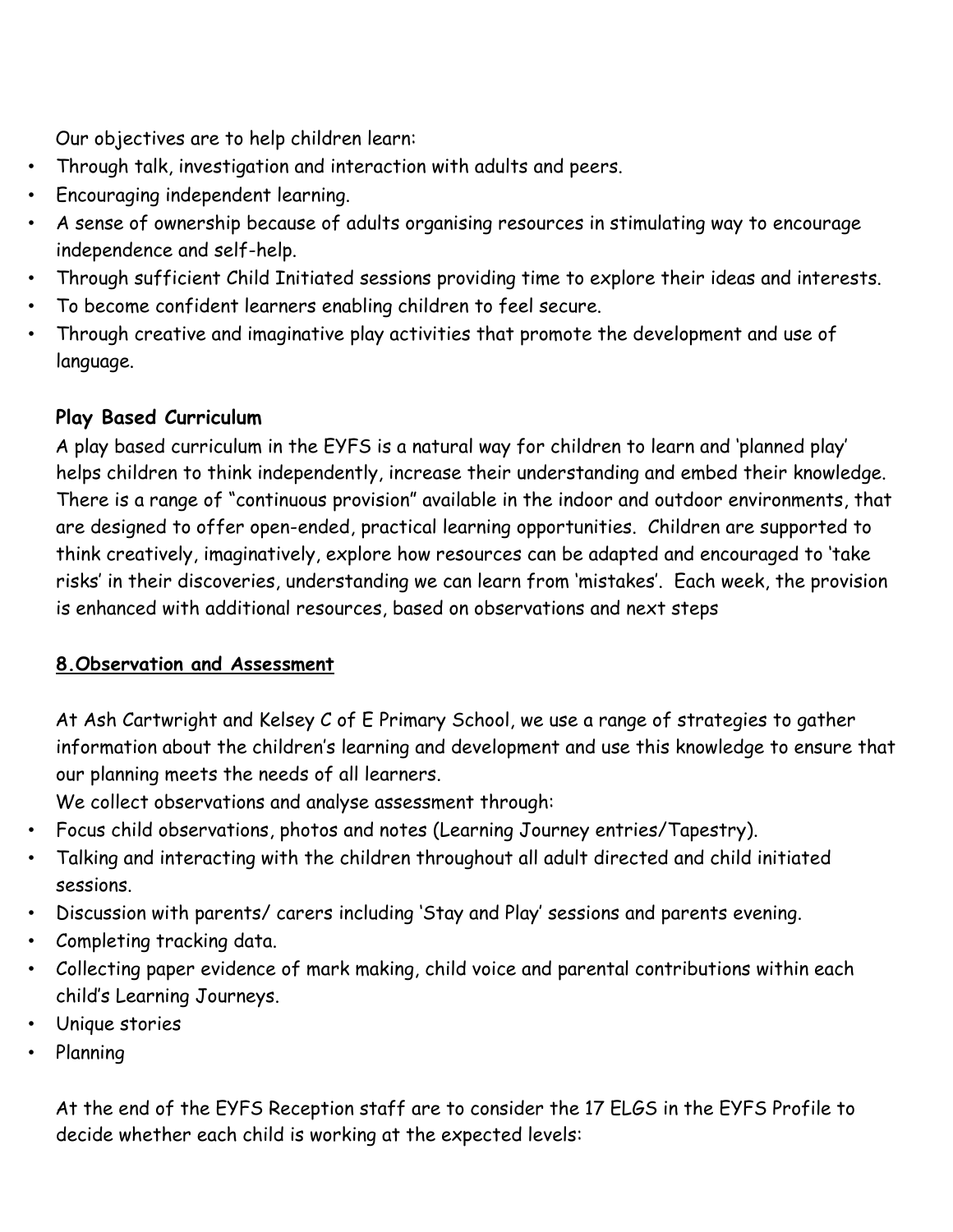## **1)Emerging 2)Secure 3)Exceeding**

The results of the Profile, together with a short commentary on each child's skills and abilities in relation to the three key characteristics of effective learning are shared in a report with parents/carers, and there are opportunities for them to meet their child's class teacher to discuss this information.

The EYFS profile results are reported to the local authority, who monitor and moderate the judgements made.

#### **9.Parent Partnerships**

We value the contribution that our parents and carers make to their child's learning and take every opportunity to work in collaboration with them. We encourage parents to help by:

- agreeing to home visits, attending 'stay and play sessions', attending parent evenings and responding to Unique stories throughout the year:
- Checking book bags every day for school letters
- Sharing reading books
- Implementing Next Steps that are suggested and learning ideas.
- Talking to their child's key person at the end of each day if they have any queries.
- To support and encourage their child to feel good about what they try and what they accomplish.

## **10.Community Links and the Wider World**

We encourage the children to have a love for the 'great outdoors' and the school grounds are used to promote looking after and understanding our environment. We arrange trips for children in the EYFS within the local community, for example taking a village walk. The children take part in several educational visits including Forest School. Film clips, non-fiction texts and artefacts are also used to introduce new concepts in real-life contexts. We aim to develop the children's awareness of other cultures by exploring different countries and celebrations.

#### **11.Behaviour**

In the EYFS we believe that children flourish best when their personal, social and emotional needs are met and where there are clear and developmentally appropriate expectations for their behaviour. Children need to learn to consider the views and feelings, needs and rights, of others and the impact that their behaviour has on people, places and objects. This is a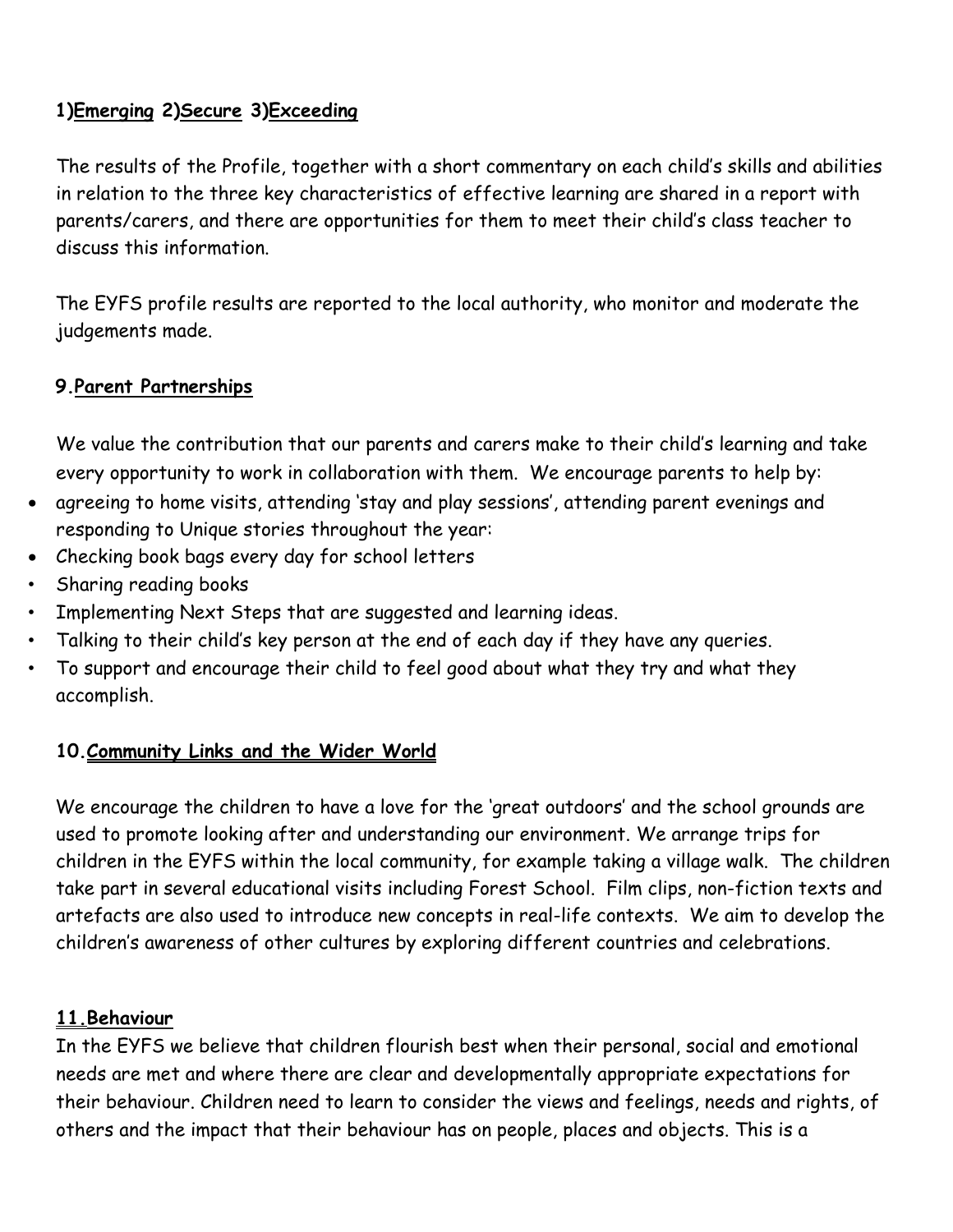developmental task that requires support, encouragement, teaching and setting the correct example. We will use positive strategies for handling inconsiderate behaviour by helping the child find solutions suitable for their age and stage of development.

In EYFS we work together to create some rules that we all try to follow in the class. These rules keep us happy and safe and we are rewarded for making the right choices as we go through the day.

## **12. Children with EAL:**

We value the linguistic diversity within our school and activities that involve speaking and listening in both English and their home language are highlighted in our planning. We provide opportunities for children to use and develop their home language in their play and learning. We also ensure that throughout both Child Initiated and Teacher Directed sessions we model good language. We endeavour to provide a safe and trusting environment, encouraging children to talk using full sentences, extending on their existing language skills.

## **13. Uncollected child**

In the EYFS in the event that a child is not collected by an authorised adult at the end of the session or the day, the Teacher follows the procedures outlined below ensuring that the child is cared for by someone known to the child, who works in the EYFS and ensures the child experiences little distress as possible. We collect the contact details before the child starts in Nursery or Reception and parents are informed that is they are unable to collect their child they must inform staff so we can begin to make back up measures.We inform parents that we apply our child protection procedures as set out in the school policy.

- 1. Parent/carers are contacted at home/work.
- 2. The child's contact numbers (including emergency numbers) are contacted.
- 3. All reasonable attempts to contact the parents/carers are made.
- 4. The child does not leave the premises with anyone other than those named on their registration form.

5. If no one collects the child after one hour and there is no one who can be contacted to collect the child, we apply the procedures for uncollected children.

6. We contact the duty office at the Front Door 03000 411111 and seek advice.

7. The child stays in school in the care of 2 members of staff until collected by the parents or by a social care worker. Social care will aim to find the parent or a relative in they are unable to do so the children will become looked after by the local authority.

8. Under no circumstanceswill staff go back to look for the parent, nor do they take the child home with them. A full report of the incident is recorded.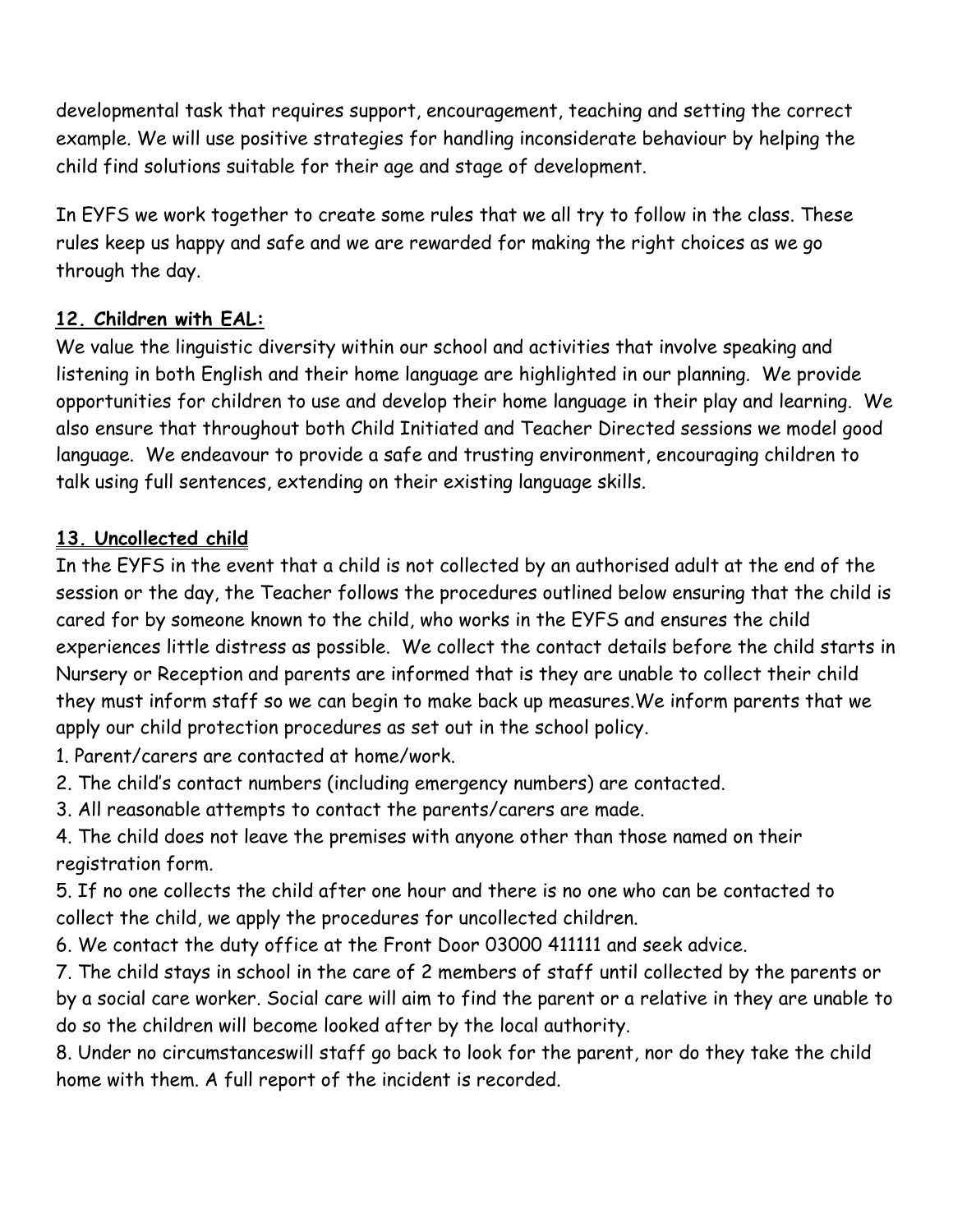## **14. Nappy changing in Fledglings**

No child is excluded from participating in our setting who may, for any reason, not yet be toilet trained and who may still be wearing nappies or the equivalent. We will work with parents towards toilet training, unless there are medical or other developmental reasons why this might not be appropriate at this time. We see toilet training as a self-care skill that children have the opportunity to learn with full support and non-judgemental concern of adults.

Parents of children who or in nappies or pull ups supply a change of nappy, nappy sacks and wipes. Permission to change nappies is obtained. Staff check nappies/pull ups throughout the session and change a nappy as required. Staff use the designated changing facilities in the Nursery shower room, when changing a child, the door to the toilet must be wedged open, this helps to ensure the child's privacy and well-being, whilst safeguarding the member of staff changing the child. Staff use disposable gloves when changing the child. All staff follow hygiene procedures. Children are encouraged to take an interest in using the toilet; they may just want to sit on it. Children are then encouraged to wash their own hands. Staff are gentle when changing 'avoiding pulling faces and commenting about the contents of the nappy. Staff do not make inappropriate comments about a child's genitals when changing nappies. Nappies and gloves are disposed of in a nappy sack and the staff sterilise the changing mat with anti-bacterial spray. A nappy changing book is completed for each child logging the date, time, person who changed the child, any visible abnormalities and whether the child was soiled or wet. This is then signed by the staff member who changed the child and countersigned by another member of staff who confirms the information is correct. A record of the change is also displayed in the Nursery shower room. Older children use the toilets in the classroom when they need to and are encouraged to be independent.

## **15.Premises and Security**

The security and safety of the children at Ash Cartwright and Kelsey C of E school is paramount.

- Children's are only sent home with adult's known to staff and have permission from each child's parents.
- If the fire bell rings the fire drill is always followed.
- Children are never left inside or outside on their own.
- The indoor and outdoor areas are checked daily for hazards.
- Outdoor play structures undergo inspection.
- Reception and Nursery outside space will always be supervised by 1 or more adults.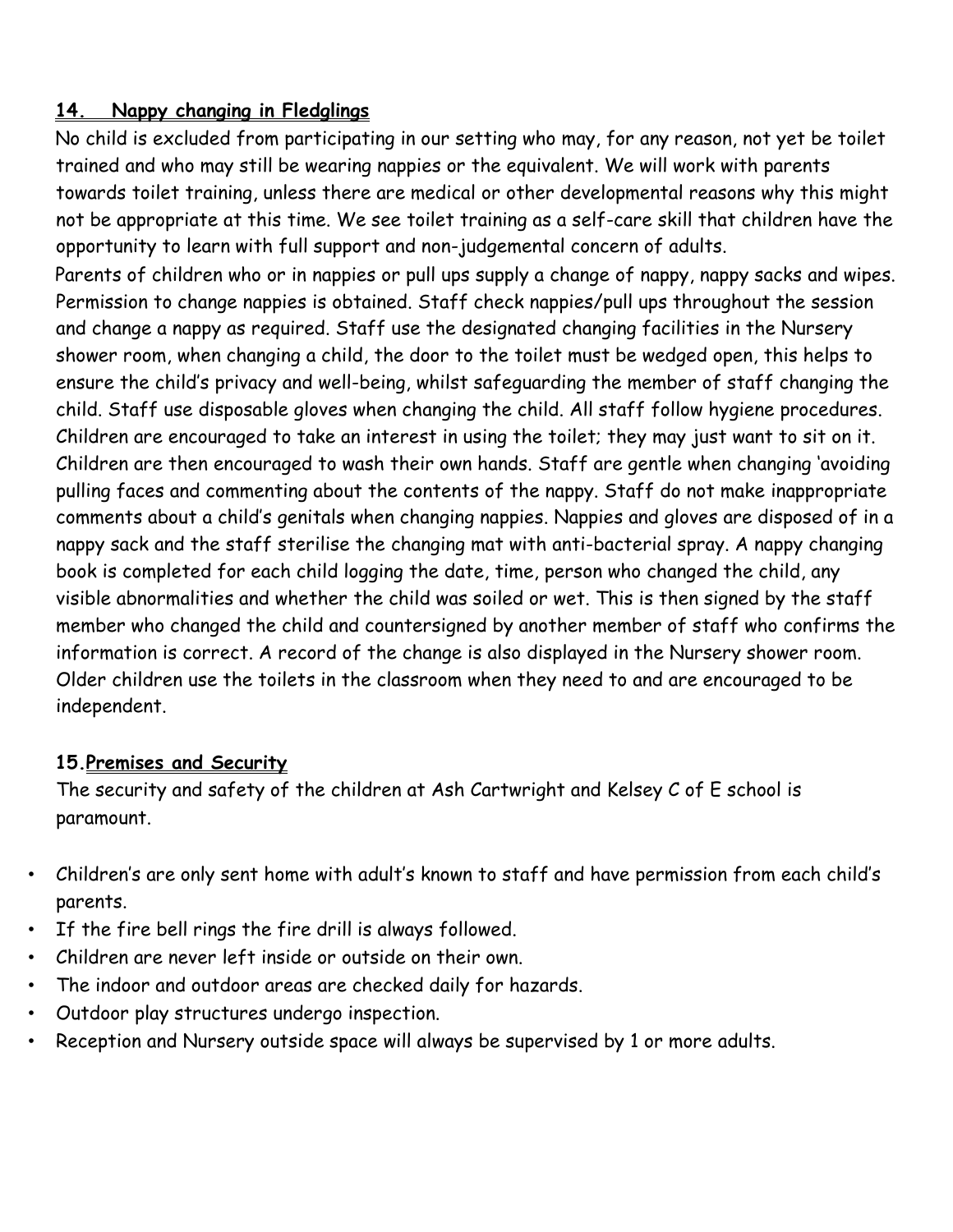#### **EYFS Security:**

Systems are in place in Fledglings for the safe arrival and departure of children. When children are arriving or departing, one member of staff stands by the door to greet parents/carers and ensure children cannot leave the premises unaccompanied.

On arrival children are brought into Fledglings by their parents/carers and the child then continues through the unit and away from the door area. When all the children have arrived, the register is taken and the teacher will count the number of children, recording this number on the chart in the classroom. The number is changed if a child arrives late or one goes home. The children are counted throughout the day especially when going/coming back from the hall, playground or the outside area.

If a parent or carer wishes for someone else to collect their child, they must ensure they have informed the class teacher. Passwords can be used if the person collecting the child is not known to staff.

When parents/carers drop off/arrive to collect their children, they pick them up via the EYFS side entrance (this is only used by EYFS).

## **Missing Child:**

If a child disappears during the school day, practitioners will; check with all members of staff when the child was last seen and that they have not been collected by a parent/carer, organise a thorough and systematic search of the building and surrounding playground etc, inform the head teacher of the situation and telephone the child's parents or other emergency contact to explain the situation and double check that the child is not there or their whereabouts known. If the child is still unable to be located, the school will notify the police of a missing person.

## **Outings:**

Children benefit from being taken out of the school to go on visits to enhance their learning experiences. Written parental permission to take the children into the local environment is sought upon admission to the school. Further permission is obtained for any other outings. Risk assessments are completed for each type of outing. Our adult to child ratio is high, depending on the children's age, venue and journey. Staff take a list of the children and their mobile phones which they can use in an emergency or to contact the school. A first aid kit is taken as well as tissues, wipes, nappies, a potty (when needed), spare clothes, snacks and water etc. If travelling by coach a list of children and adults on the coach is given to the driver prior to departure.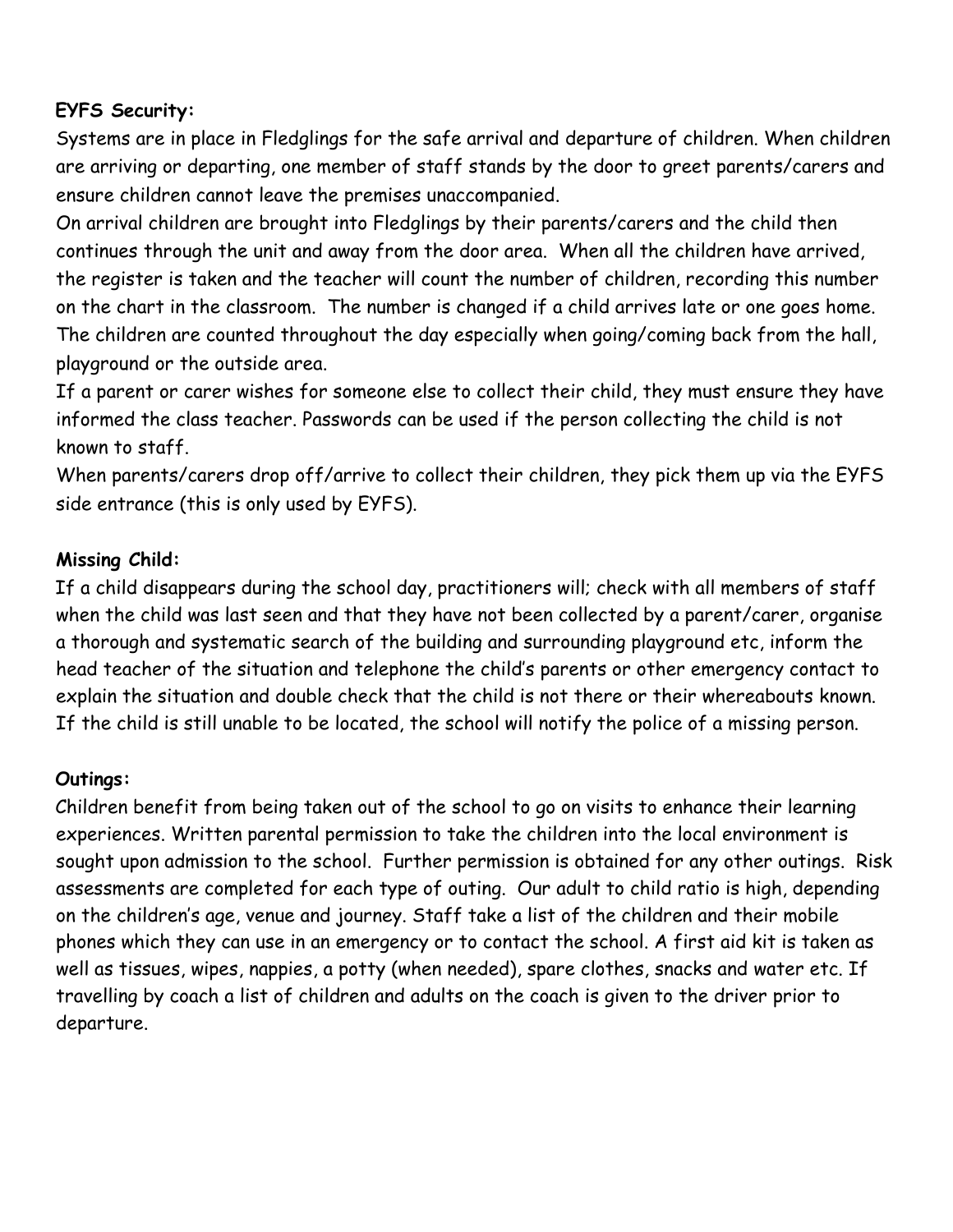## **16 Risk Assessments**

In addition to the school's risk assessment, daily informal risk assessments are completed in EYFS to ensure that any hazards are identified and managed before the children enter the classroom. If we go on any trips out of school, the risk assessment must be signed off by the Headteacher.

### **17 Food and Drink**

We provide a 'free flow' snack area in the unit. A range of healthy snacks are available, supplied by "The School Fruit and Vegetable Scheme". Children are supported to wash their hands with soap before selecting a snack and pouring their own drink. The snack bar is accessible throughout the day, allowing the children to make decisions about when they are hungry and thirsty. Children are encouraged to choose healthy snacks throughout the day and be independent with peeling / eating whole pieces of fruit. Fresh drinking water is available at all times.

A separate, colour-coded cloth is used to wash the snack equipment. The snack table is cleaned at the beginning of each session with an antibacterial spray and is regularly checked throughout the session. A procedure for maintaining hygiene in the snack area is displayed for all staff to refer to. All food is stored according to manufacturer's recommendations and in line with food hygiene legislation.

Information about the children's dietary needs is sought when they enter the setting. A list of the children's dietary needs is available in the classroom and all practitioners have regard to this when putting out food and drink in the snack area or when leading a cooking or food tasting activity.

#### **18 Illnesses and Injuries**

Parents and carers are asked not to send their child to school if they are unwell and to inform the school office of their absence. Parents/carers are asked to inform staff if their child is suffering from a minor ailment so that appropriate care can be given. Children must not return to school within 48 hours of a bout of sickness or diarrhoea.

If a child becomes unwell whilst at school, a member of staff will:

• Phone the parents/carers, explain that their child is unwell, explain the symptoms noted and ask them to collect their child.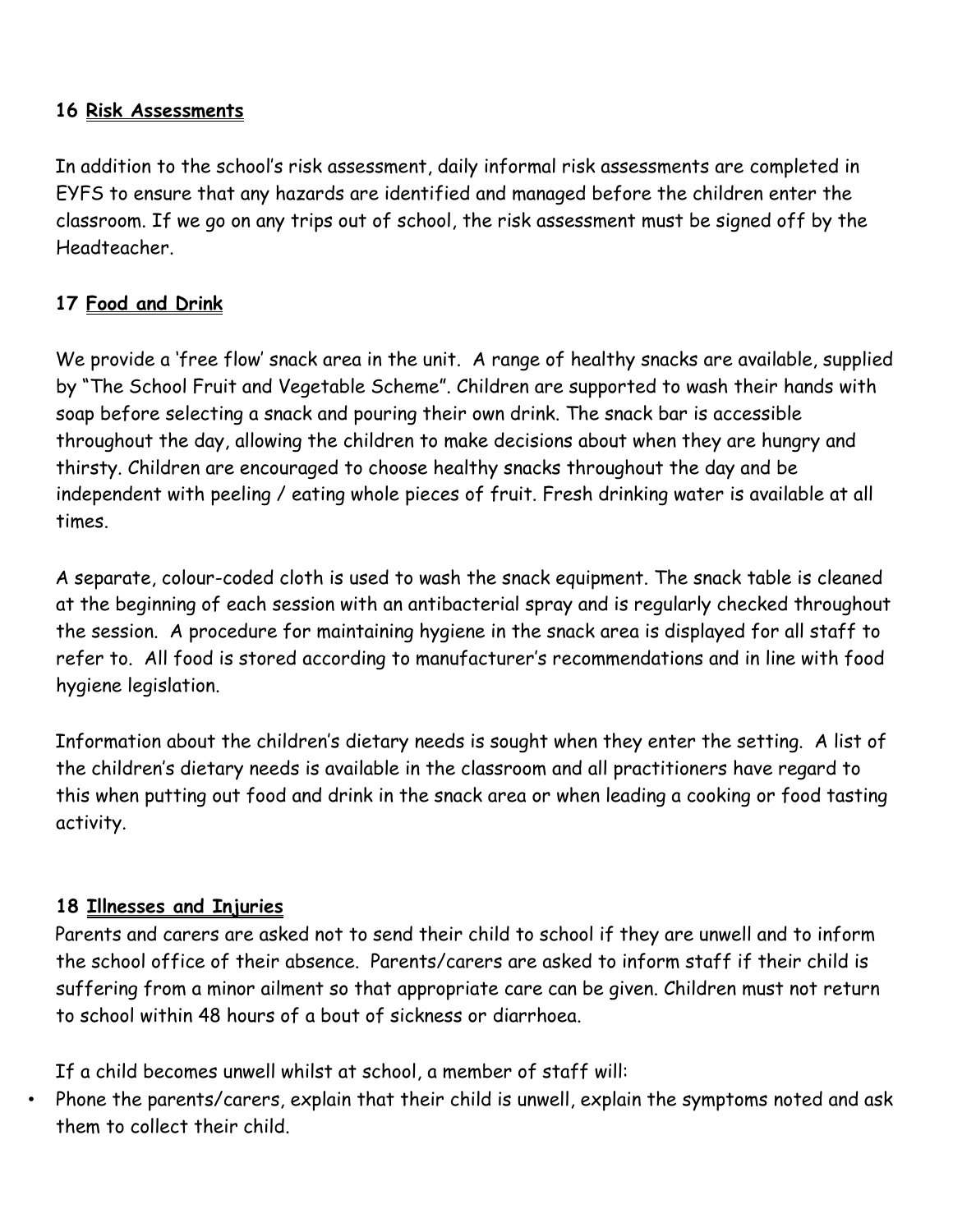- Sit with the child in a quiet place away from other children, if possible, until the parents arrive.
- If the child has had sickness or diarrhoea, explain the policy of at least a 48-hour clearance of either symptom before the child may return.

In the case of an accident / injury, appropriate first aid will be administered by a qualified first aider. A first aid kit is kept in the classroom and its contents are in accordance with advice from the Health and Safety Executive and the Community Health Physician. All accidents are recorded in the accident books and signed by the member of staff who dealt with the incident and the document is countersigned. Parents/carers may be contacted by telephone to inform them of a head injury or an additional injury if deemed necessary.

We ask for written parental consent to seek any necessary emergency medical advice or treatment in the future when the children are admitted to school. In the case of a more serious accident to a child, the practitioner/school will contact the parent/guardian to agree a course of action if time permits. If the parent/guardian cannot be contacted the practitioner/school will seek appropriate medical attention or treatment for the child. The child should not be given anything to eat or drink. If a child or adult needs to be transported to hospital, every effort should be made to use a car with fully comprehensive insurance including business use. Two adults must accompany the child, and one adult must accompany a member of staff. Should an ambulance be required, one adult must accompany the child or adult. The child's registration form must be taken to the hospital with the child.

## **Medicines**:

Children taking prescribed medicine must be well enough to attend the setting. Only prescription medicine is administered – medicine such as Calpol is administered at the discretion of the Headteacher and relevant paperwork must be completed. Medicine must be up to date and prescribed for the current condition. Children's prescription medicines are stored in their original container, are clearly labelled and are stored in the lock cupboard in the Fledglings office. Parents must give written permission and when the medicine is administered by a member of staff, this will be recorded. Noted will be the name of the child and their date of birth, the name and strength of the medication, who prescribed the medication, dosage given and the time the last dose was administrated.

Inhalers are kept in the classroom and other medication is kept in the medical room in the main school.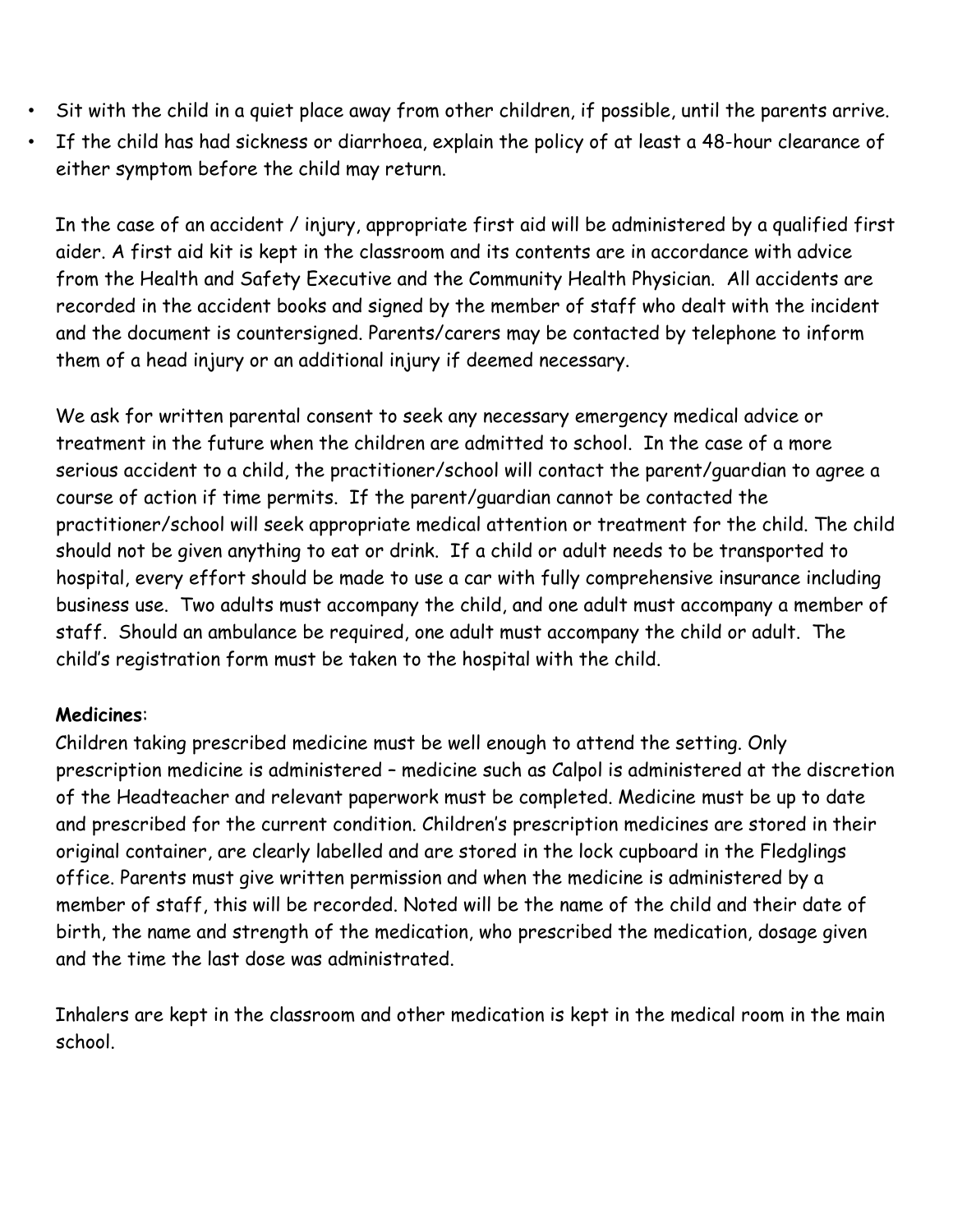Training for prescribed medication that is invasive i.e. EPIPENS etc is carried out. If an individual child requires a care plan, this will be drawn up in partnership with parents and the SENCO.

## **19 Non- negotiables**

Our aim in the EYFS is to provide the high-quality care and education to the children. The staff follow a set of non-negotiables listed below.

- We will have a concrete understanding and working knowledge of the EYFS curriculum.
- We will question effectively open ended questions and give the children time to respond (10 seconds).

• We will plan a challenging and creative Early Years curriculum ensuring coverage of the EYFS. We will provide a high quality continuous provision incorporating the characteristics of effective learning in the EYFS.

• In the EYFS we will model positive behaviour; praise generously and have a flexible and compassionate approach to behaviour management.

• In the EYFS our Learning Journeys/Tapestry will be well presented and personalised. They will be full of relevant and pertinent observations, assessments, photos and fun! We will involve parents in rewarding successes.

• In the EYFS the children will be willing to 'have a go'. They will be resilient, confident, safe and secure. They will be developing an awareness of their own emotions and how to regulate them. They will be forming good relationships with all staff, children and their key person.

# **20. Fees for nursery**

All fees are payable monthly or in advance (preferably by bank transfer) and are also due when a child is sick or absent. Exceptional circumstances may warrant a reduced fee and this is at the discretion of the Head Teacher. If a child no longer wishes to attend the Nursery, a minimum of one month's notice must be given in writing to the Headteacher or one month's fees in lieu. Session fees are displayed in the foyer. Parents are given advanced notice of any change of fees.

# **21.School ethos**

Our Christian vision guides our journey to provide a rich, well-rounded education enabling all to become the very best that God intended. We treat adults and pupils with love and dignity in a space where Christian values are developed and everyone can flourish.